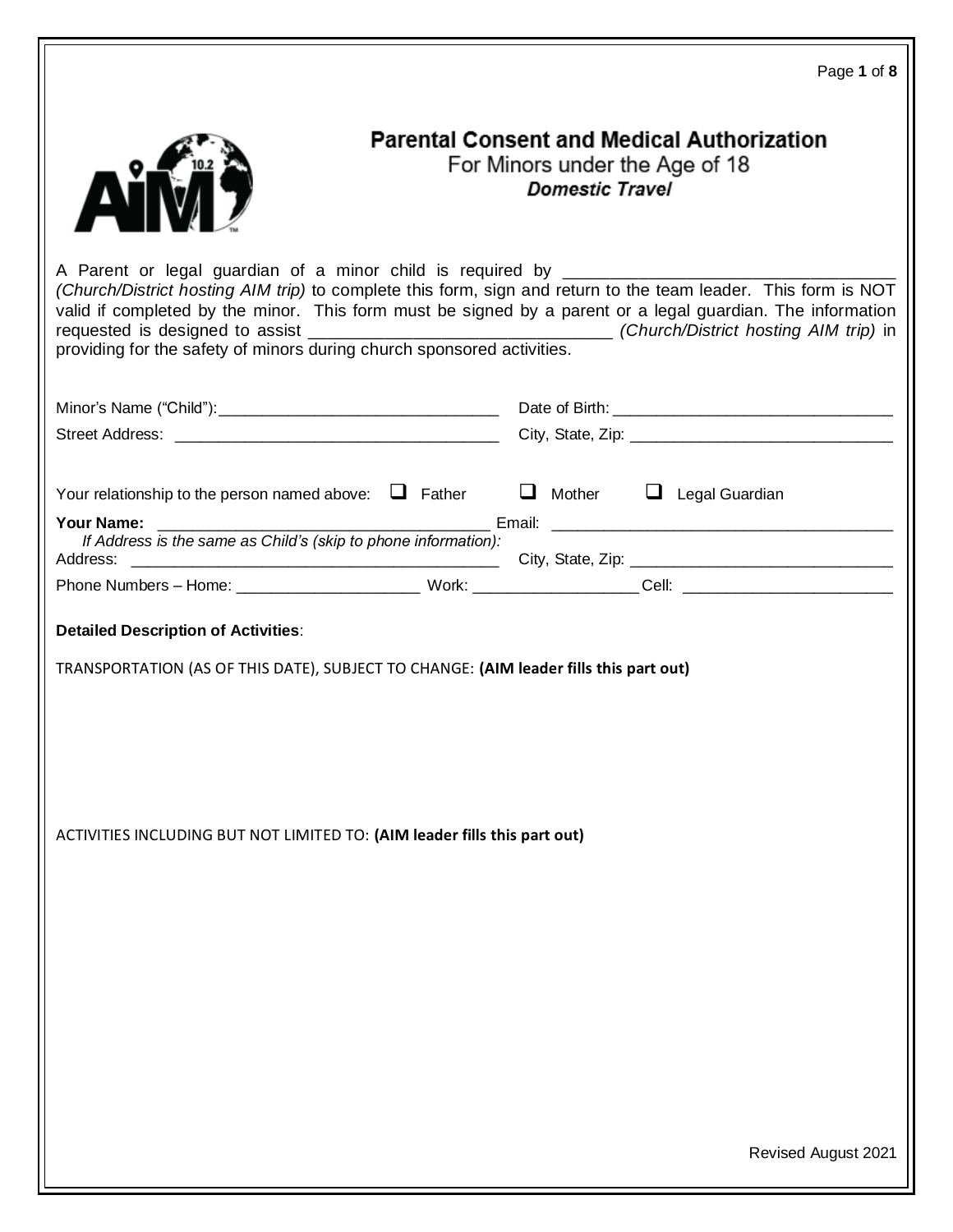DATES AND LOCATIONS OF ACTIVITIES: **(AIM leader fills this part out)**

# **WARNING REGARDING COVID-19**

I/We, the parent(s) and/or legal guardian(s) of Child acknowledge the contagious nature of the Coronavirus/COVID-19 and that the CDC and many other public health authorities recommend practicing social distancing. I/We further acknowledge that \_\_\_\_\_\_\_\_\_\_\_\_\_\_\_\_\_\_\_\_\_\_\_\_\_\_\_\_\_\_\_\_\_\_\_ *(Church/District hosting AIM trip)* has put in place preventative measures to reduce the spread of the Coronavirus/COVID-19. I/We further acknowledge that **the contract of the contract of the contract of the contract of the contract of the contract of the contract of the contract of the contract of the contract of the contract of the contract of the contract** that I/My child will not become infected with the Coronavirus/Covid-19. I/We understand that the risk of becoming exposed to and infected by the Coronavirus/COVID-19 may result from the actions, omissions, or negligence of myself and others, including, but not limited to, \_\_\_\_\_\_\_\_\_\_\_\_\_\_\_\_\_\_\_\_\_\_\_\_\_\_\_\_\_\_*(Church/District hosting AIM trip)*, the General Council and its employees and staff. I/We voluntarily seek to have our child participate in the above event and acknowledge that I/We are increasing their risk to exposure to the Coronavirus/COVID-19. I/We acknowledge that we are solely responsible for compliance with all applicable precautionary measures of my state and local health agencies, and the CDC.

Under Missouri law, any individual entering the premises or engaging the services of the business waives all civil liability against the individual or entity for any damages based on inherent risks associated with an exposure or potential exposure to COVID-19, except for recklessness or willful misconduct.

|               | I DO NOT WANT MY CHILD PARTICIPATING IN any of the following activities (If your Child has no restrictions, please |  |
|---------------|--------------------------------------------------------------------------------------------------------------------|--|
| write "N/A"): |                                                                                                                    |  |

 $\_$  ,  $\_$  ,  $\_$  ,  $\_$  ,  $\_$  ,  $\_$  ,  $\_$  ,  $\_$  ,  $\_$  ,  $\_$  ,  $\_$  ,  $\_$  ,  $\_$  ,  $\_$  ,  $\_$  ,  $\_$  ,  $\_$  ,  $\_$  ,  $\_$  ,  $\_$  ,  $\_$  ,  $\_$  ,  $\_$  ,  $\_$  ,  $\_$  ,  $\_$  ,  $\_$  ,  $\_$  ,  $\_$  ,  $\_$  ,  $\_$  ,  $\_$  ,  $\_$  ,  $\_$  ,  $\_$  ,  $\_$  ,  $\_$  ,

 $\_$  ,  $\_$  ,  $\_$  ,  $\_$  ,  $\_$  ,  $\_$  ,  $\_$  ,  $\_$  ,  $\_$  ,  $\_$  ,  $\_$  ,  $\_$  ,  $\_$  ,  $\_$  ,  $\_$  ,  $\_$  ,  $\_$  ,  $\_$  ,  $\_$  ,  $\_$  ,  $\_$  ,  $\_$  ,  $\_$  ,  $\_$  ,  $\_$  ,  $\_$  ,  $\_$  ,  $\_$  ,  $\_$  ,  $\_$  ,  $\_$  ,  $\_$  ,  $\_$  ,  $\_$  ,  $\_$  ,  $\_$  ,  $\_$  ,

 $\_$  ,  $\_$  ,  $\_$  ,  $\_$  ,  $\_$  ,  $\_$  ,  $\_$  ,  $\_$  ,  $\_$  ,  $\_$  ,  $\_$  ,  $\_$  ,  $\_$  ,  $\_$  ,  $\_$  ,  $\_$  ,  $\_$  ,  $\_$  ,  $\_$  ,  $\_$  ,  $\_$  ,  $\_$  ,  $\_$  ,  $\_$  ,  $\_$  ,  $\_$  ,  $\_$  ,  $\_$  ,  $\_$  ,  $\_$  ,  $\_$  ,  $\_$  ,  $\_$  ,  $\_$  ,  $\_$  ,  $\_$  ,  $\_$  ,

 $\_$  ,  $\_$  ,  $\_$  ,  $\_$  ,  $\_$  ,  $\_$  ,  $\_$  ,  $\_$  ,  $\_$  ,  $\_$  ,  $\_$  ,  $\_$  ,  $\_$  ,  $\_$  ,  $\_$  ,  $\_$  ,  $\_$  ,  $\_$  ,  $\_$  ,  $\_$  ,  $\_$  ,  $\_$  ,  $\_$  ,  $\_$  ,  $\_$  ,  $\_$  ,  $\_$  ,  $\_$  ,  $\_$  ,  $\_$  ,  $\_$  ,  $\_$  ,  $\_$  ,  $\_$  ,  $\_$  ,  $\_$  ,  $\_$  ,

# **I approve the following travel plans:**

If transporting my Child to and from the church-sponsored activities, I authorize the church's designated team leader(s) to make any changes to the travel plans specified below as circumstances dictate.

# **Medical Information:**

Family Doctor: <br>
Family Doctor: <br>
<br>
Poctor's Phone: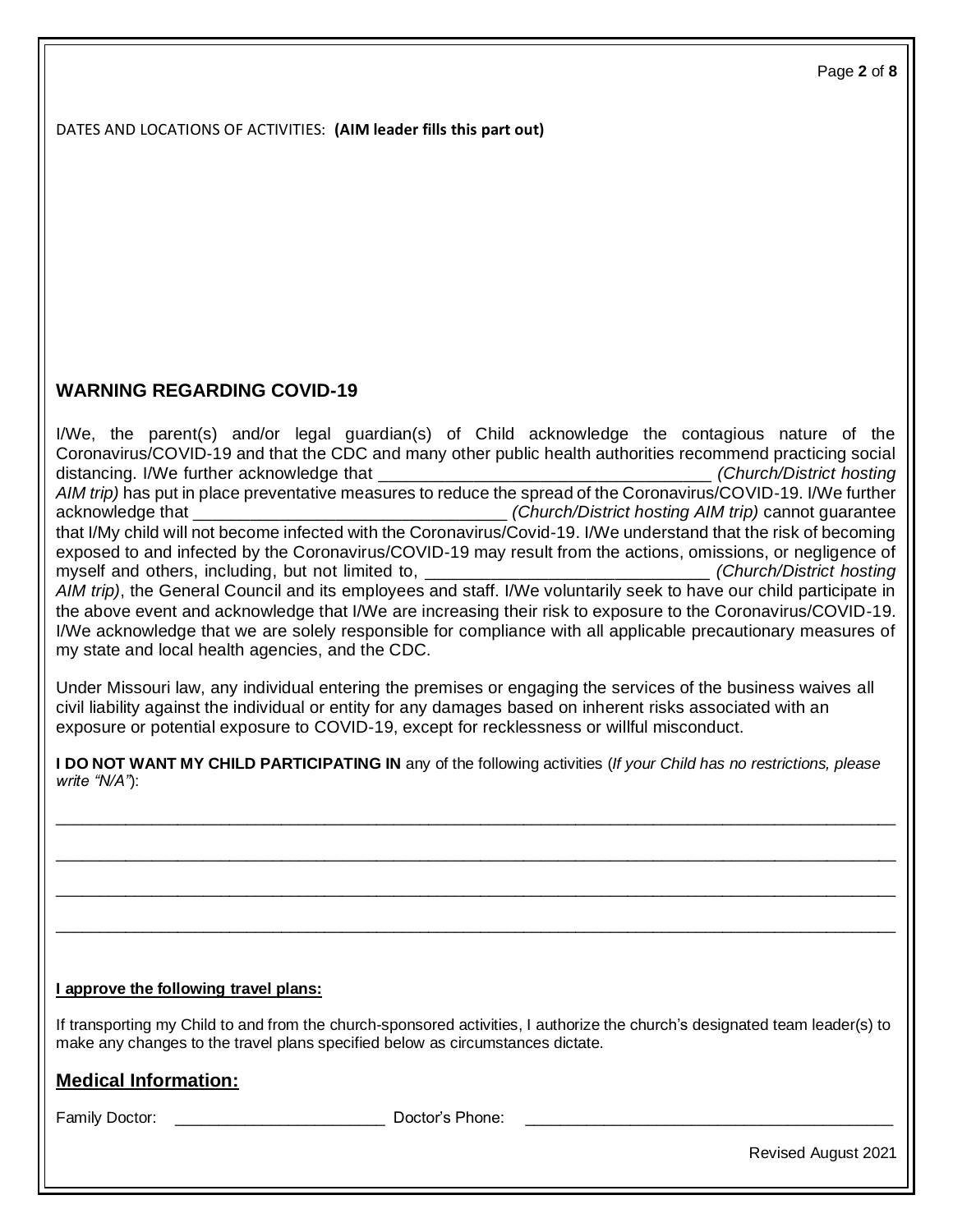|                                                                                                               | Page 3 of 8                                                                                                                                                                                                                                                                                                                                                                                                                                                                                                          |
|---------------------------------------------------------------------------------------------------------------|----------------------------------------------------------------------------------------------------------------------------------------------------------------------------------------------------------------------------------------------------------------------------------------------------------------------------------------------------------------------------------------------------------------------------------------------------------------------------------------------------------------------|
|                                                                                                               |                                                                                                                                                                                                                                                                                                                                                                                                                                                                                                                      |
|                                                                                                               | Is your Child presently being treated for injury/sickness or taking any form of medication? $\Box$ No $\Box$ Yes (explain)                                                                                                                                                                                                                                                                                                                                                                                           |
|                                                                                                               |                                                                                                                                                                                                                                                                                                                                                                                                                                                                                                                      |
| Please list medications, foods or environmental conditions that Child is allergic to, and expected reactions. |                                                                                                                                                                                                                                                                                                                                                                                                                                                                                                                      |
|                                                                                                               |                                                                                                                                                                                                                                                                                                                                                                                                                                                                                                                      |
| $\Box$ Yes (explain)<br>$\Box$ No                                                                             | Does your Child have any physical condition or illness that would prevent him or her from participating in this event?                                                                                                                                                                                                                                                                                                                                                                                               |
|                                                                                                               |                                                                                                                                                                                                                                                                                                                                                                                                                                                                                                                      |
|                                                                                                               | Does your Child have (or ever had) any medical condition that could require special attention? $\Box$ No $\Box$ Yes (explain)                                                                                                                                                                                                                                                                                                                                                                                        |
|                                                                                                               |                                                                                                                                                                                                                                                                                                                                                                                                                                                                                                                      |
| <b>Medical Treatment Authorization</b>                                                                        |                                                                                                                                                                                                                                                                                                                                                                                                                                                                                                                      |
| of my Child, if required by law or a health care provider.                                                    | I, the parent or legal guardian of Child, understand that I will be notified in the case of a medical emergency involving the<br>Child. However, if I/We, cannot be reached, I/We authorize the calling of a doctor and the providing of necessary medical<br>services in the event the Child is injured or becomes ill. I authorize any one or more of the following persons named below<br>("Emergency Contact(s)") participating in the church-sponsored event to make emergency medical care decisions on behalf |
|                                                                                                               |                                                                                                                                                                                                                                                                                                                                                                                                                                                                                                                      |
|                                                                                                               |                                                                                                                                                                                                                                                                                                                                                                                                                                                                                                                      |
| (2)                                                                                                           |                                                                                                                                                                                                                                                                                                                                                                                                                                                                                                                      |
|                                                                                                               |                                                                                                                                                                                                                                                                                                                                                                                                                                                                                                                      |
|                                                                                                               |                                                                                                                                                                                                                                                                                                                                                                                                                                                                                                                      |
|                                                                                                               |                                                                                                                                                                                                                                                                                                                                                                                                                                                                                                                      |
|                                                                                                               | AIM trip), The General Council of the Assemblies of God and its affiliated ministries, and/or any Assemblies of God church<br>and/or District Council, and/or any Assemblies of God school, college or university (collectively "GC") and/or any of their<br>officers, directors, employees, volunteers, and agents, shall not be responsible for medical expenses incurred on the basis                                                                                                                             |
|                                                                                                               | Revised August 2021                                                                                                                                                                                                                                                                                                                                                                                                                                                                                                  |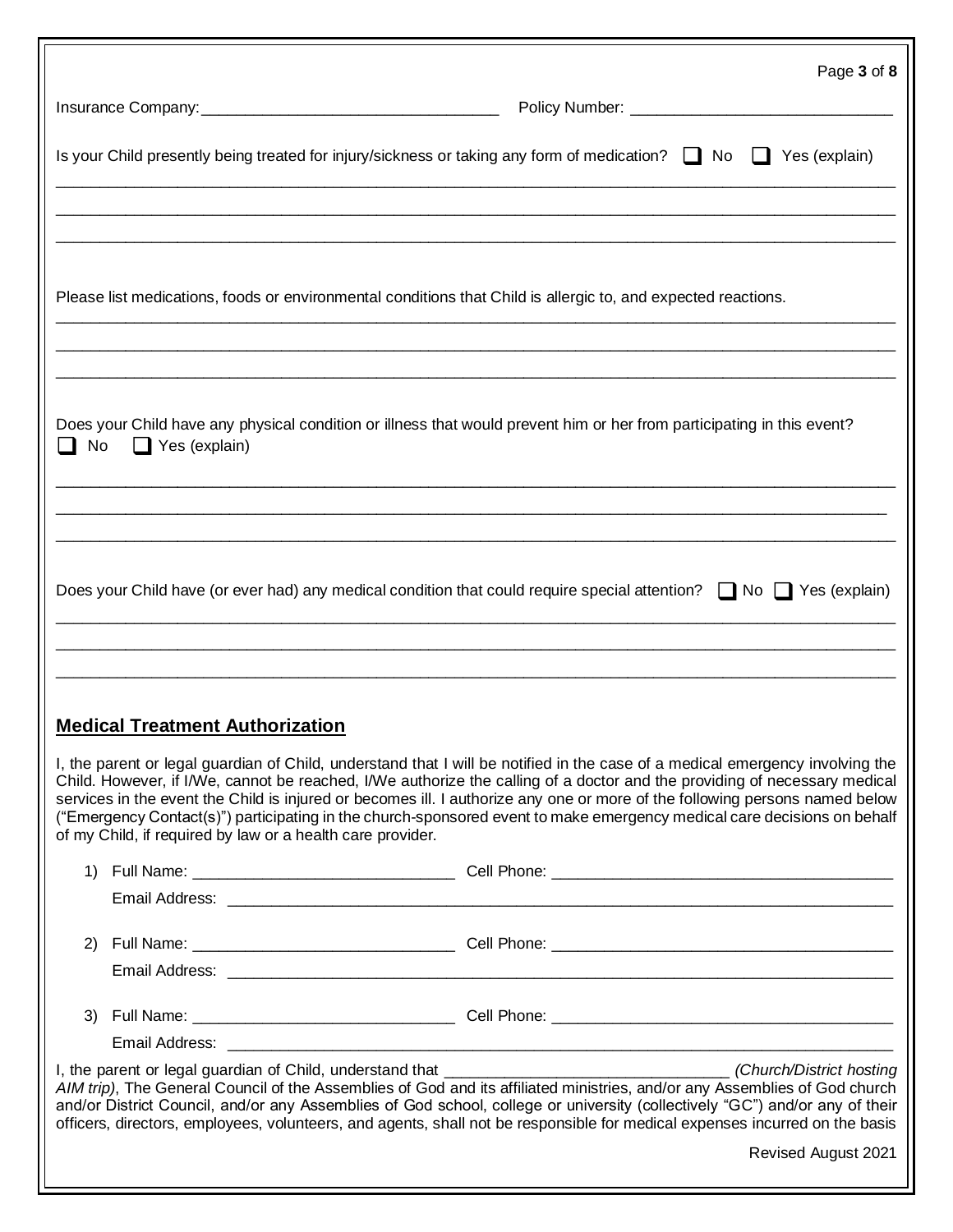of this authorization, and I hereby agree to hold harmless, defend and indemnify \_\_\_\_\_\_\_\_\_\_\_\_\_\_\_\_\_\_\_\_\_\_\_\_\_\_\_\_\_\_\_\_\_\_\_\_\_\_\_\_ *(Church/District hosting AIM trip)*, "GC", its parents, subsidiaries and affiliates, officers, directors, employees, volunteers and agents from all obligations, damages, losses, attorney's fees, defense costs, demands, investigations, actions, liabilities, claims, cross-actions, third-party actions, causes of action, of any kind or nature whatsoever, pertaining to the provision of medical services for my Child. It is my express intention to defend, indemnify and hold harmless \_\_\_\_\_\_\_\_\_\_\_\_\_\_\_\_\_\_\_\_\_\_\_\_\_\_\_\_\_\_\_\_\_\_\_ *(Church/District hosting AIM trip)*, and "GC" from all claims arising out of, or resulting from, or in any manner relating to the treatment, medical or otherwise, of my Child.

I agree to notify **the team leader** in the event of any health changes which would restrict the Child's participation in this church-sponsored event. I also understand that any \_\_\_\_\_\_\_\_\_\_\_\_\_\_\_\_\_\_\_\_\_\_\_\_\_\_ *(Church/District hosting AIM trip)*  representative reserves the right to restrict the Child from any activity for any reason.

I understand and agree that if, during the Child's participation in the above-described activities, **the team leader** learns that he/she is experiencing serious health problems, has suffered an injury, or is otherwise in a situation that raises significant health and safety concerns, then **the team leader** will first attempt to contact me directly and then any Emergency Contact named above.

I understand that while the above-named Child participates in the church-sponsored event, he or she is responsible to comply with all orders and directives of any of the local church's team leaders and/or church staff in charge.

#### **PARENTAL / LEGAL GUARDIAN GENERAL RELEASE AND ASSUMPTION OF RISK**

**KNOWING THE RISKS DESCRIBED ABOVE, I AGREE, ON BEHALF OF MYSELF, FOR ANY CLAIMS INURING TO ME TO MY BENEFIT, AS THE PARENT OR LEGAL GUARDIAN, AND MY FAMILY, HEIRS, AND PERSONAL REPRESENTATIVES, TO ASSUME ALL THE RISKS AND RESPONSIBILITIES SURROUNDING MY CHILD'S PARTICIPATION IN THE ABOVE-DESCRIBED ACTIVITIES, BOTH KNOWN AND UNKNOWN. TO THE MAXIMUM EXTENT ALLOWED BY LAW, I RELEASE, HOLD**  HARMLESS, AND AGREE TO INDEMNIFY

**(CHURCH/DISTRICT HOSTING AIM TRIP), THE GENERAL COUNCIL OF THE ASSEMBLIES OF GOD, AND ITS AFFILIATED MINISTRIES, AND ANY ASSEMBLIES OF GOD CHURCH AND/OR DISTRICT COUNCIL, AND ANY ASSEMBLIES OF GOD SCHOOL, COLLEGE OR UNIVERSITY AND THEIR OFFICERS, DIRECTORS, EMPLOYEES, VOLUNTEERS, AND AGENTS, FROM AND AGAINST ANY PRESENT OR FUTURE CLAIMS, LOSSES, LIABILITIES, COSTS AND EXPENSES FOR INJURY TO PERSON OR PROPERTY, OR FOR ANY OTHER DAMAGE, WHICH MY CHILD MAY SUFFER, OR FOR WHICH MY CHILD MAY BE LIABLE TO ANY OTHER PERSON, RELATED TO MY CHILD'S PARTICIPATING IN SAID ACVITIVITIES (INCLUDING PERIODS IN TRANSIT TO OR FROM DESTINATIONS), RESULTING FROM ANY CAUSE, INCLUDING BUT NOT LIMITED TO NEGLIGENCE ON MY CHILD'S PART OR ON THE PART OF ANY OF THE RELEASED PARTIES; PROVIDED THAT THIS RELEASE OF LIABILITY SHALL NOT APPLY TO GROSS NEGLIGENCE OR WILLFUL OR WANTON MISCONDUCT.**

I expressly agree that this Parental Consent and Medical Treatment Authorization, with its Parental / Legal Guardian General Release and Assumption of Risk, is intended to be as broad and inclusive as permitted by law. I further state that I HAVE CAREFULLY READ THIS AGREEMENT AND UNDERSTAND ITS CONTENTS, AND I VOLUNTARILY SIGN THIS AGREEMENT AS MY OWN FREE ACT.

## **Photograph & Video Release Form**

I hereby grant \_\_\_\_\_\_\_\_\_\_\_\_\_\_\_\_\_\_\_\_\_\_\_\_\_\_\_\_\_\_\_ *(Church/District hosting AIM trip)* permission to the rights of the Child's image, likeness, and sound of their voice as recorded on audio or video tape without payment or any other consideration. I understand that the Child's image may be edited, copied, exhibited, published, or distributed, and waive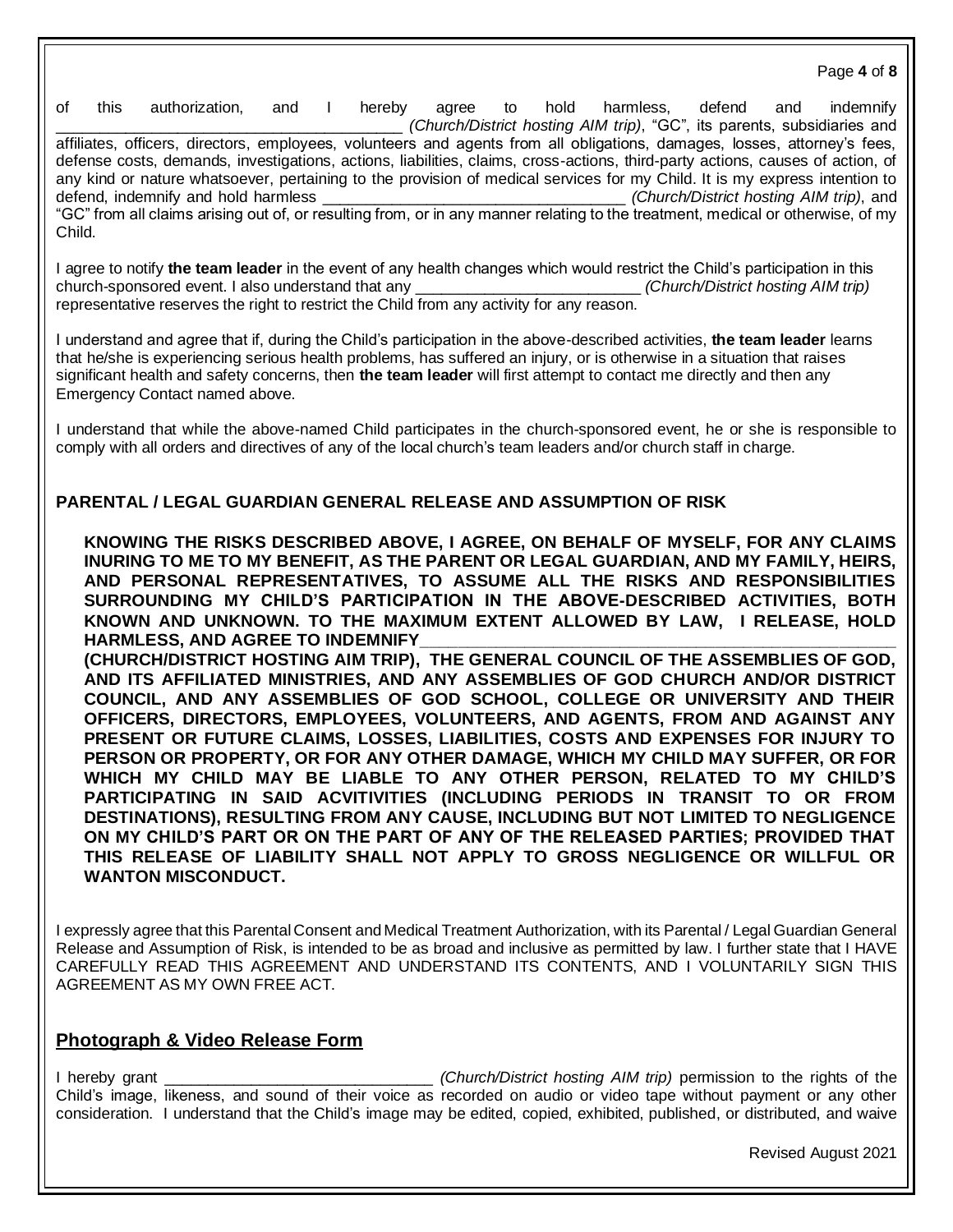#### Page **5** of **8**

the right to inspect or approve the finished product wherein the Child's likeness appears. Additionally, I waive any right to royalties or other compensation arising or related to the use of the Child's image or recording.

I agree that \_\_\_\_\_\_\_\_\_\_\_\_\_\_\_\_\_\_\_\_\_\_\_\_\_\_\_\_\_\_\_ *(Church/District hosting AIM trip)* may use such images of the Child with or without Child's name and for any lawful purpose, including for example such purposes as publicity, illustration, advertising, and web content.

There is no time limit on the validity of this release nor is there any geographic limitation on where these materials may be distributed.

I acknowledge that I have completely read and fully understand the Photograph & Video Release and agree to be bound thereby. I hereby release, defend, hold harmless and indemnify \_\_\_\_\_\_\_\_\_\_\_\_\_\_\_\_\_\_\_\_\_\_\_\_\_\_\_\_\_\_\_ *(Church/District hosting AIM trip)* from any and all claims for utilizing this material.

## **Insurance Election**

I am aware of the hazards and risks to my child associated with the above activities. I further understand that \_\_\_\_\_\_\_\_\_\_\_\_\_\_\_\_\_\_\_\_\_\_\_\_\_\_\_\_\_\_\_ *(Church/District hosting AIM trip)* currently requires the insurance coverages summarized below, that the cost of the insurance is included with the trip, and that I am responsible for obtaining any additional insurance coverages that I consider necessary.

# **Mission Assure U.S. Travel / Special Events / Camps / Short Term Travel**



The General Council of the Assemblies of God is making a variety of travel insurance benefits available for you while participating in events sponsored and supervised by The General Council of the Assemblies of God or any church, and/or district council, school, seminary, college or university, or affiliated ministry of the Assemblies of God. Below is a brief overview of the travel insurance benefits being offered and contact information in the event of an emergency.

## **Who is eligible for coverage?**

Class **1**-Members of the Participating Organization engaged in a volunteer activity on or off premises, or sponsored activities off premises within the United States

## **What is covered?**

## **Accidental Death & Dismemberment Benefits:**

If, within 365 days of a covered accident, injury results in any one of the losses shown, the benefit amount shown opposite the loss will be paid. If multiple losses occur, only one benefit amount-the largest- will be paid for all losses due to the same accident.

*Principal Sum* Class 1- \$10,000

## **Additional Accident Benefits:**

Coma- 1% of Principal Sum per month up to 11 months and thereafter in a lump sum of 100% of the Principal Sum.

| <b>Covered Loss</b>                                        | <b>Benefit Amount</b>        |
|------------------------------------------------------------|------------------------------|
| Life, Two or more<br>members, Loss of<br>use of Four Limbs | 100% of the Principal<br>Sum |
| Loss of use of<br>Three Limbs                              | 75% of the principal<br>sum  |
| Loss of use of Two<br>Limbs                                | 67% of the Principal<br>Sum  |
| One Member /<br>Loss of use of One<br>Limb                 | 50% of the Principal<br>Sum  |
| Thumb and Index<br>finger of Same<br>Hand                  | 25% of the Principal<br>Sum  |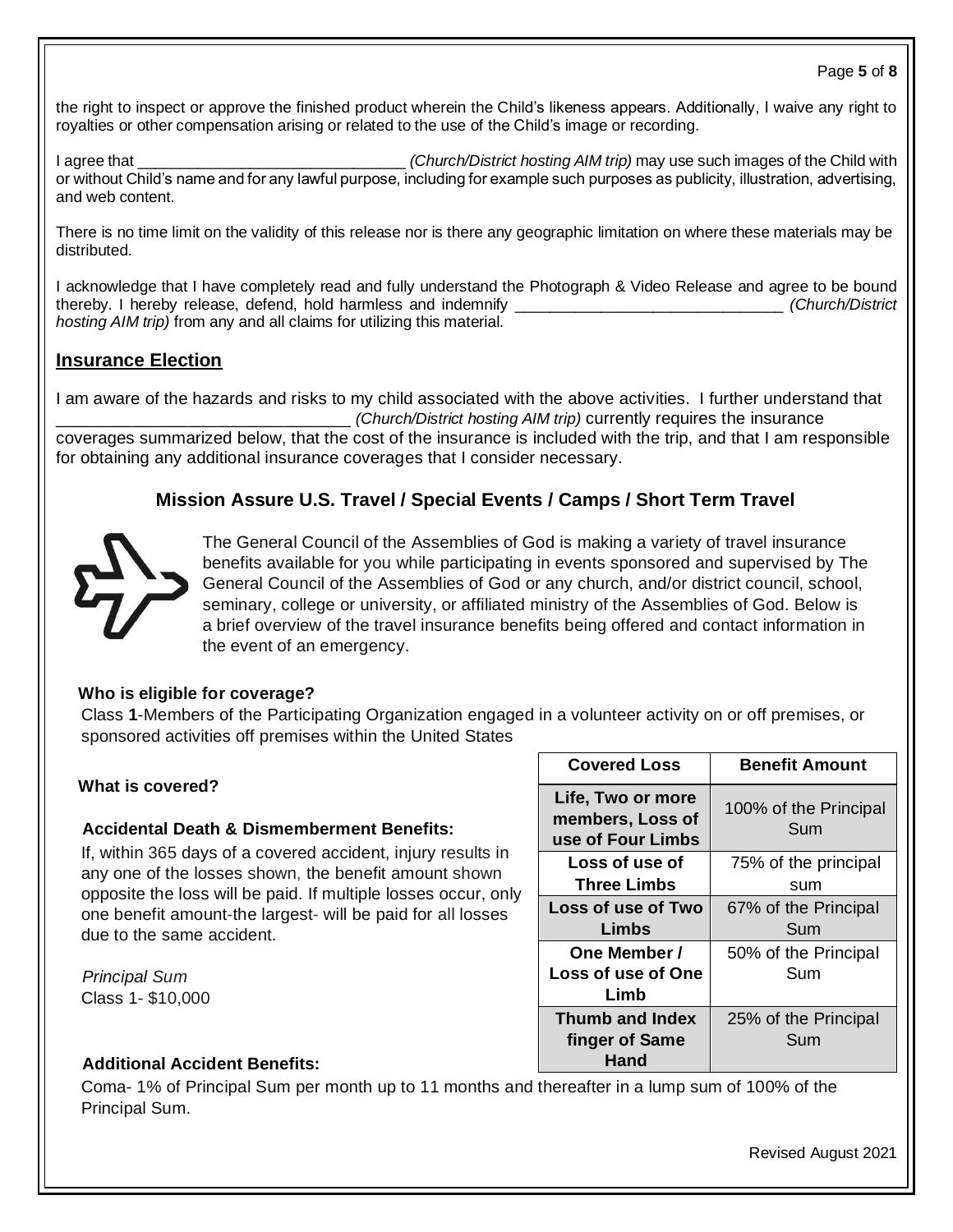#### Page **6** of **8**

#### **Accident Medical Expense Benefits:**

If, within 60 days of a covered accident, injury results, we will pay up to your selected benefit maximum for covered expenses. Applies only if you are traveling inside your home country.

Class 1- \$25,000

## **Sickness Expense Benefits:**

We will pay up to your selected benefit maximum for medically necessary expenses incurred for hospital and medical care, treatment or services within 90 days of a covered sickness. Class 1- \$2,500

We will pay benefits for covered expenses incurred within the Benefit Period as the result of Sickness when the covered person is participating in scheduled, supervised, and sponsored activities by you, including direct travel to and from such covered activities.

## **Additional Benefits**

|                                     | <b>Benefit Maximums</b>          |
|-------------------------------------|----------------------------------|
| <b>Family Reunion</b>               | \$2,500                          |
|                                     |                                  |
| <b>Emergency Medical Benefits</b>   | \$10,000                         |
|                                     |                                  |
| <b>Emergency Medical Evacuation</b> | 100% of covered expenses         |
| <b>Reparation of Remains</b>        | 100% of covered expenses         |
| Aggregate Limit                     | \$1,000,000 Per Covered Accident |

We will not pay benefits for any loss or injury that is caused by, or results from:

- Intentionally self-inflicted injury, while sane, (Applicable to Accidental Death and Dismemberment Benefit only)
- Suicide or attempted suicide, (Applicable to Accidental Death and Dismemberment Benefit only)
- War or any act of war, whether declared or not,
- A covered accident that occurs while on active duty service in the military, naval, or air force of any country or international organization. Upon our receipt of proof of service, we will refund any premium paid for this time. Reserve or National Guard active duty training is not excluded unless it extends beyond 31 days.
- Sickness, disease, bodily or mental infirmity, bacterial or viral infection, or medical or surgical treatment thereof, except for any bacterial infection resulting from an accidental external cut or wound or accidental ingestion of contaminated food,
- Piloting or serving as a crewmember in any aircraft (except as provided by this proposal),
- Commission of, or attempt to commit, a felony,
- Eyeglasses, contact lenses, hearing aids, wheelchairs, braces, appliances, examinations, or prescriptions for them, • Travel or activity outside the United States,
- Riding in any aircraft except as a fare-paying passenger on a regularly scheduled or charter airline,
- Commission of or active participation in a riot or insurrection,
- Injury paid by Workers' Compensation, Employer's Liability Laws, or similar occupational benefits,
- Injury or loss contributed to the use of any drugs or narcotic, except as prescribed by a doctor.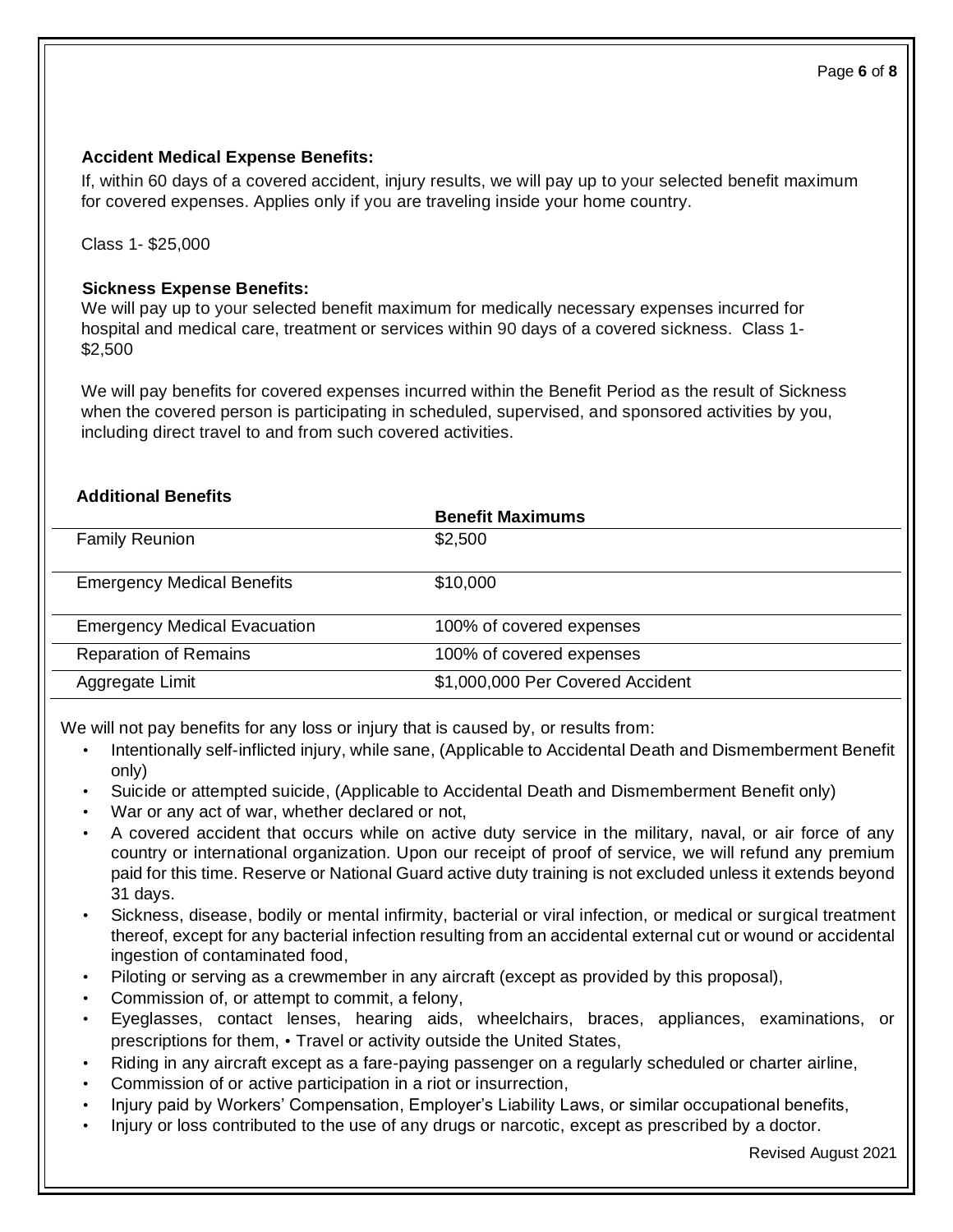We will not pay Sickness Benefits for any loss, treatment, services or supplies resulting from, or contributed to by:

- Immunizations, services and supplies related to immunizations,
- Acupuncture, allergy, including allergy testing, or alopecia,
- Non-malignant warts, moles, lesions or acne,
- Care of corns and bunions,
- Sickness for which benefits are paid or payable under any workers' compensation or occupational disease law or

act, or similar legislation,

- Submucous resection and/or other surgical correction for deviated nasal septum, other than for required treatment of acute purulent sinusitis,
- Eyeglasses, contact lenses, hearing aids, or prescriptions or examinations therefore radial keratotomy/Lasik surgery is not covered,
- Voluntary or elective abortion,
- Congenital birth defects,
- Elective treatment or elective surgery
- Routine physical examinations and dental care.

In addition to the general exclusions, we will not pay Accident Medical Expense Benefits for any loss, treatment, or services resulting from or contributed to by:

- Treatment by persons you employ or retain or by any immediate family member or member of the covered person's household.
- Treatment of sickness, disease, or infections except pyogenic infections or bacterial infections that result from the accidental ingestion of contaminated substances.
- Treatment of hernia, Osgood Schlatter disease, osteochondritis, appendicitis, osteomyelitis, cardiac disease or conditions, pathological fractures, congenital weakness, detached retina unless caused by an injury, or mental disorder or psychological or psychiatric care or treatment (except as provided in this proposal), whether or not caused by a covered accident.
- Pregnancy, childbirth, miscarriage, abortion, or any complications of any of these conditions.
- Mental and nervous disorders (except as provided in this proposal).
- Damage to or loss of dentures or bridges or damage to existing orthodontic equipment (except as specifically covered by this proposal).
- Expenses incurred for treatment of temporomandibular or craniomandibular joint dysfunction and associated myofascial pain (except as provided by this proposal).
- Injury covered by workers' compensation, employers' liability laws, or similar occupational benefits or while engaging in activity for monetary gain from sources other than you.
- Injury or loss contributed to using drugs unless administered by a doctor.

This insurance does not apply to the extent that trade or economic sanctions or other laws or regulations prohibit Us from providing insurance, including, but not limited to, the payment of claims.

# **Important Notice**

This information is a brief description of the important features of the insurance plan. It is not a contract of insurance. The terms and conditions of coverage are set forth in the policies issued in the state in which the policy was delivered. Complete details may be found in the policies on file at AG Financial's office. Insurance Benefits are underwritten by ACE American Insurance Company. The policy is subject to the laws of the state in which it was issued. Coverage may not be available in all states or certain terms may be different if required by state law. Please keep this information as a reference.